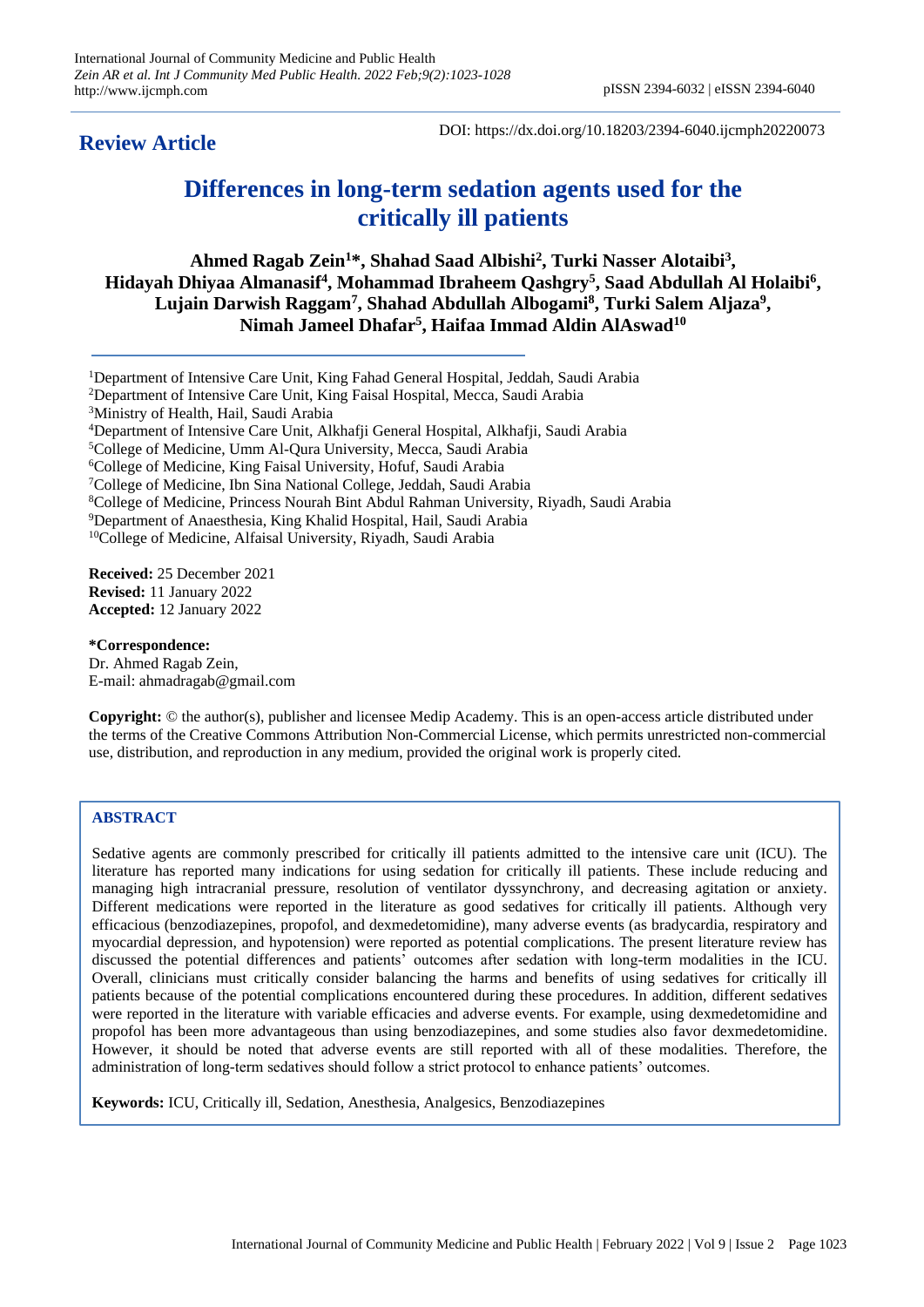## **INTRODUCTION**

Sedative agents are commonly prescribed for critically ill patients admitted to the ICU. The literature has reported many indications for using sedation for critically ill patients. These include reducing and managing high intracranial pressure, resolution of ventilator dyssynchrony, and decreasing agitation or anxiety. Although many approaches were reported to optimize the process of sedation of the critically ill based on scoring systems and protocols, evidence shows that it is still a challenge and needs further optimization.<sup>1-4</sup> Besides, although different analgesics were reported and validated in the literature, few were adequately investigated and studied in the ICU settings by randomized controlled trials (RCTs).5,6

Different medications were reported in the literature as good sedatives for critically ill patients. Although very efficacious (benzodiazepines, propofol, and dexmedetomidine), many adverse events (as bradycardia, respiratory and myocardial depression, and hypotension) were reported as potential complications. Studies indicate that their favorable outcomes and significance are remarkable variables between these sedatives. $6-8$ Accordingly, in the present study, we will discuss the potential differences between long-term sedatives used for critically ill patients.

#### **THE COMMON SEDATIVES**

#### *Propofol*

The current section will discuss the characteristics and adverse events of the most common sedative agents based on evidence from relevant studies. The first medication to be discussed would be propofol, validated in the literature and commonly used for critically ill patients. The main characteristics of the drug include the short duration and rapid onset of action. Moreover, it has been shown to have a short distribution half-life with a large volume of distribution. Moreover, it has been suggested that using the modality is favorable for patients with hepatic and renal dysfunction. Studies also indicate that emergence with propofol is more associated with metabolic clearance. $\frac{1}{9}$  However, it should be noted that some adverse effects are usually encountered when propofol is used. Hypertriglyceridemia, respiratory depression, myocardial depression, and vasodilatation-induced<br>hypotension are the common one. The hypotension are the common one. The hypertriglyceridemic effect is usually observed with the propofol infusion syndrome (PRIS), which usually results secondary to altered hepatic metabolism of lipids or the intralipid carrier.<sup>10</sup> Evidence indicates that PRIS is usually associated with severe rhabdomyolysis and lactic acidosis and can be predicted by some factors.10,11 These include prolonged infusion, critical illness, pediatric sedation, and increased dosage regimens. Accordingly, adequate care should be considered when dealing with these patients because of the highly reported mortality

rate and the absence of adequate and specific treatment modalities. In this context, evidence shows that careful monitoring of the different vitals and associated variables of the high-risk patients is suggested to intervene against developing this syndrome and enhance their outcomes and prognosis.<sup>12</sup>

#### *Benzodiazepines*

These medications have been used for a long period for sedation in the ICU settings. Different medications in this classification of sedatives have been described, including diazepam, lorazepam, and midazolam. The literature discussed their validity, with favorable outcomes among the different studies.<sup>13</sup> However, it has been reported that lorazepam can be associated with renal dysfunction and metabolic acidosis. Moreover, although many investigations have reported that these medications are widely used for sedation, other studies reported that many adverse events and complications could be associated with their use and administration within the ICU settings. These include increased time and length of ICU stay, mechanical ventilation, and increased incidence of brain dysfunction.14-16 Accordingly, more recent evidence indicates that using benzodiazepines for sedation in the ICU decreases based on these events. On the other hand, dexmedetomidine and propofol are more widely used in these settings as first-line agents.<sup>17,18</sup> However, it should be noted that benzodiazepine medications are still the standard therapeutic modalities for managing patients with seizures and delirium.

#### *Dexmedetomidine*

This drug is an alpha-2 receptor agonist with favorable analgesia and sedation with no significant effects regarding respiratory depression. However, it should be noted that there is evidence indicating that the administration of this drug is usually associated with bradycardia and hypotension.<sup>19</sup> Besides, bolus dosing of dexmedetomidine might be associated with stimulating post-junctional alpha-2 receptors located on the venous and arterial smooth muscles, cumulatively leading to the development of hypertension. Accordingly, it has been suggested that bolus dosing is not generally recommended for sedating critically ill patients. Another advantage of the drug is that there is no need to adjust the dose for renal patients. However, it has been shown that sedation with low doses is recommended for liver disorders because the liver usually metabolizes it.<sup>20</sup>

#### *Other sedatives*

Evidence shows that other pharmacological agents can be used in association with the sedative mentioned above modalities to improve their efficacy and reduce adverse events. For instance, ketamine has been described in these settings with favorable outcomes. It has been shown that it can be used in patients with severe degrees of burns to induce analgesia or potentiate the action of other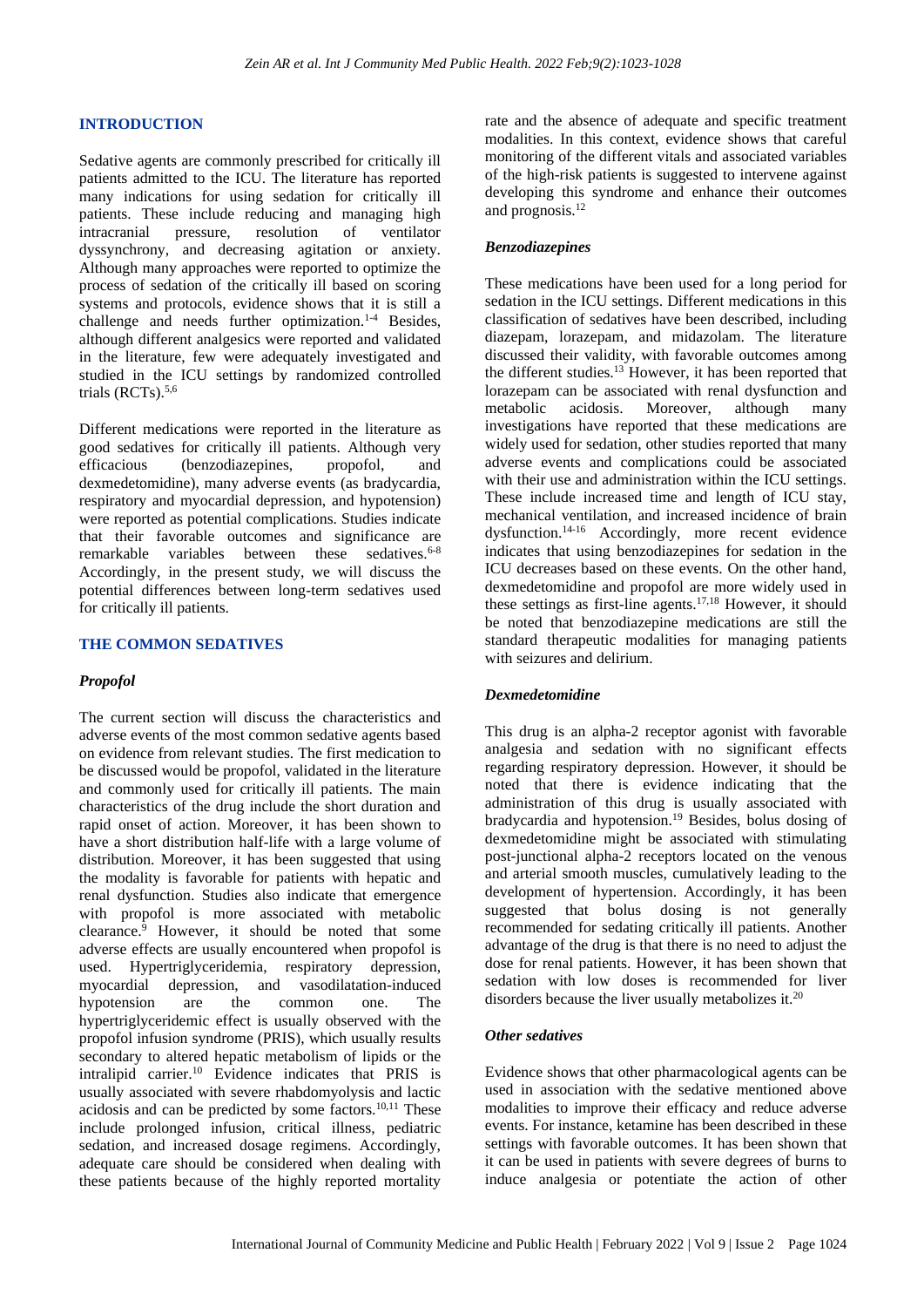analgesics, including opioids.<sup>21,22</sup> However, its administration has been limited by the development of different adverse events. These include sympathetic stimulation, delirium, increased intracranial pressure, and induction of myocardial ischemia. However, more recent evidence suggests that it should be used in sedating patients with traumatic brain injuries because of its potential neuroprotective actions.<sup>23,24</sup> Clonidine was also reported in the literature as a potential medication that can provide analgesia and sedation. It is commonly used for managing patients with withdrawal syndromes. $25,26$  It was also reported that facilitated extubation and reduced doses of opioids were also significant when clonidine was administered in patients admitted to the ICU.<sup>27</sup> However, it should be noted that rebound hypertension was reported following using clonidine. Therefore, it has been suggested that quick and gradual discontinuation should be performed after administration.<sup>28</sup> Using volatile anesthetics was also described in the literature. However, many disadvantages limit their use and administration for critically ill patients.<sup>29</sup> On the other hand, recent evidence demonstrates that novel approaches were applied to overcome these potential limitations. Although using neuromuscular blockade has been described in this context, studies show that they are no longer considered for the critically ill because of complications. However, an RCT reported favorable outcomes among critically ill patients after being sedated with pharmacological paralysis.<sup>30</sup> These findings still need further validation by future studies. $31$ 

## *Differences in outcomes*

Many relevant RCTs were published in the current literature to investigate the safety and efficacy of various sedation agents widely used in intensive care settings. However, it should be noted that cumulative evidence from most of the included studies indicates that neither of the currently applied sedation agents significantly reduced the risk of mortality among critically ill patients.5,32-35 In addition, it has been shown that the time to perform tracheal extubation was significantly shorter with using propofol than using midazolam. However, evidence from these studies also demonstrated that midazolam has a higher risk of developing hypotension and hypertriglyceridemia. In another context, although a reduced risk of sedation-related delirium was significantly associated with dexmedetomidine, it has been shown that the drug is significantly associated with increasing the risk of hypotension and bradycardia. Currently, there is no sufficient evidence suggesting that using a single sedation agent can significantly reduce the risk of mortality and neurological complications. However, among patients with severe head injuries, it has been suggested that a transient decrease in cerebral perfusion pressure and increase in intracranial pressure is associated with using high bolus doses of opioids.<sup>36,37</sup>

The rates of adverse events were different among the currently reported sedative agents for the critically ill and

are considered a key assessment for measuring the safety of these modalities. For instance, it has been shown that delirium has been significantly associated with using sedatives in ICUs.<sup>38</sup> In addition, it has been shown that a low risk of developing delirium has been associated with using dexmedetomidine. On the other hand, a significantly high risk was associated with benzodiazepines (including lorazepam). Many burdens have subsequently been associated with the development of delirium in return. These include an increased risk of cognitive impairment, high costs, prolonged hospitalization, mechanical ventilation duration, and increased mortality risk.<sup>6</sup> Accordingly, it has been suggested that future research focus on approaches to limit sedation to reduce the frequency of these events. In addition, sleep disturbances have been reported as common manifestations when admitted to the ICU. This has been associated with different factors. For example, mechanical ventilation has been reported to increase the risk of developing sleep disturbances during ICU admission.<sup>39</sup> Although it has been suggested that sedative agents are usually administered to encounter these events, evidence shows that they do not yield in everyday sleep habits. Accordingly, previous studies reported that such actions are significantly associated with increased mortality, reduced muscle functions, and altered immune functions.<sup>6</sup>

Increased risk of developing ICU-related infections has been reported using sedation for critically ill patients.15,40,41 However, it should be noted that sepsis is one of the commonest causes for ICU admission and owes a huge mortality rate among admitted patients.<sup>42</sup> In this context, a previous animal investigation reported that using sedative agents was significantly associated with influencing both adaptive and innate immunity.<sup>43</sup> However, there is not enough data that would enable us to compare the different sedation agents used for critically ill patients regarding the impact of patient immunity. Evidence shows that more favorable immunological effects are significantly associated with dexmedetomidine in the ICU. $^{33,41,43}$  Another adverse event that should be considered when comparing the safety of sedative agents is the accumulation of the drug and the duration taken to be aware and awake. It has been shown that the higher the accumulation rate in critically ill patients is usually associated with longer durations of infusion. Accordingly, using short-term sedation might be associated with more favorable events. However, there is insufficient data to compare the different sedative agents used with critically ill patients.6,7

Previous RCTs compared the efficacy and safety of benzodiazepines and propofol in achieving sedation and analgesia for critically ill patients. The authors reported reduced time spent on mechanical ventilation, decreased costs per patient, and increased duration at target arousal level were more significantly associated with propofol.16,44,45 This has been furtherly indicated in a previous meta-analysis, which showed that reduced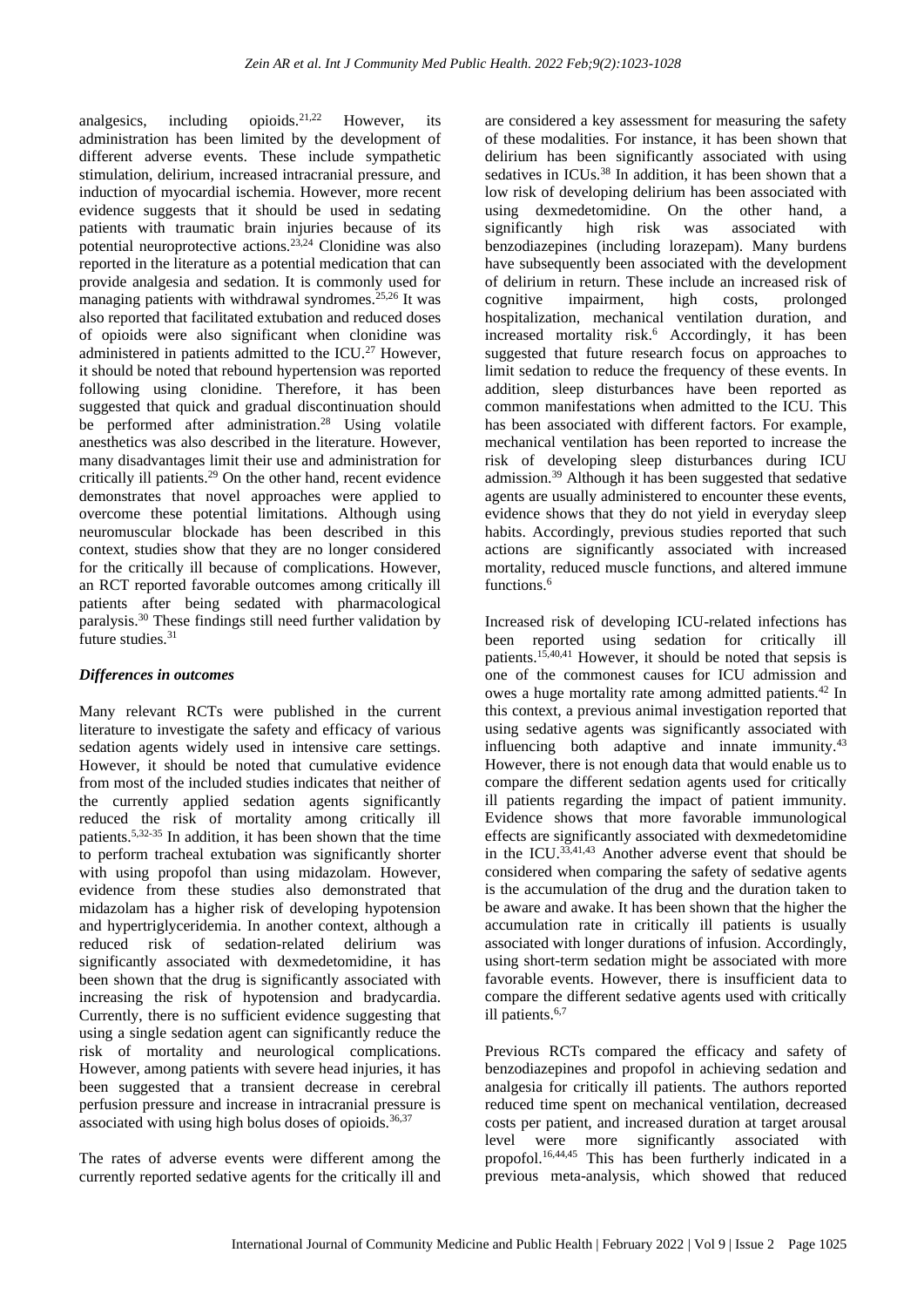duration of ICU stay was more significant with using short-time propofol than long-acting benzodiazepines. On the other hand, there was no significant difference when short-acting benzodiazepines were used.<sup>46</sup> Other RCTs also found that dexmedetomidine had more significantly favorable results than benzodiazepines in terms of duration on mechanical ventilation and the incidence of hypertension and tachycardia.<sup>15,47</sup> Worth mentioning, one RCT demonstrated that enhanced survival of critically ill patients was more significant with using dexmedetomidine than benzodiazepines.<sup>48</sup> Comparing dexmedetomidine with propofol was also more significantly associated with less supplemental analgesia and reduced need for the administration of epinephrine and beta-blockers.33,49 In the same context, another RCT also compared the efficacy of propofol, dexmedetomidine, and midazolam among patients requiring mechanical ventilation for 24 hours. The authors reported that patients with dexmedetomidine spent less time on mechanical ventilation than patients in the midazolam group. Moreover, the extubation time was significantly shorter among patients in the dexmedetomidine than patients in the other two groups. However, it has been shown that there were no significant differences between the three groups regarding mortality and length of hospital and ICU stay.<sup>50</sup>

#### **CONCLUSION**

Overall, clinicians must critically consider balancing the harms and benefits of using sedatives for critically ill patients because of the potential complications encountered during these procedures. In addition, different sedatives were reported in the literature with variable efficacies and adverse events. For example, using dexmedetomidine and propofol has been more advantageous than using benzodiazepines, and some studies also favor dexmedetomidine. However, it should be noted that adverse events are still reported with all of these modalities. Therefore, the administration of longterm sedatives should follow a strict protocol to enhance patients' outcomes.

*Funding: No funding sources Conflict of interest: None declared Ethical approval: Not required*

## **REFERENCES**

- 1. Devlin JW, Holbrook AM, Fuller HD. The effect of ICU sedation guidelines and pharmacist interventions on clinical outcomes and drug cost. Ann Pharmacotherapy. 1997;31(6):689-95.
- 2. Masica AL, Girard TD, Wilkinson GR. Clinical sedation scores as indicators of sedative and analgesic drug exposure in intensive care unit patients. The American journal of geriatric pharmacotherapy. 2007;5(3):218-31.
- 3. Brook AD, Ahrens TS, Schaiff R. Effect of a nursing-implemented sedation protocol on the

duration of mechanical ventilation. Crit Care Med. 1999;27(12):2609-15.

- 4. Hansen-Flaschen JH, Brazinsky S, Basile C, Lanken PN. Use of sedating drugs and neuromuscular blocking agents in patients requiring mechanical ventilation for respiratory failure. A national survey. JAMA. 1991;266(20):2870-5.
- 5. Ostermann ME, Keenan SP, Seiferling RA, Sibbald WJ. Sedation in the intensive care unit: a systematic review. JAMA. 2000;283(11):1451-9.
- 6. Roberts DJ, Haroon B, Hall RI. Sedation for Critically Ill or Injured Adults in the Intensive Care Unit. Drugs. 2012;72(14):1881-916.
- 7. Karamchandani K, Dalal R, Patel J, Modgil P, Quintili A. Challenges in Sedation Management in Critically Ill Patients with COVID-19: a Brief Review. Curr Anesthesiol Rep. 2021;11(2):107-15.
- 8. Hughes CG, McGrane S, Pandharipande PP. Sedation in the intensive care setting. Clin Pharmacol. 2012;4:53-63.
- 9. Barr J, Egan TD, Sandoval NF. Propofol dosing regimens for ICU sedation based upon an integrated pharmacokinetic-pharmacodynamic model. Anesthesiology. 2001;95(2):324-33.
- 10. Diedrich DA, Brown DR. Analytic reviews: propofol infusion syndrome in the ICU. J Intensive Care Med. 2011;26(2):59-72.
- 11. Son PT, Reda A, Viet DC. Exchange transfusion in the management of critical pertussis in young infants: a case series. Vox Sanguinis. 2021;116(9):976-82.
- 12. Fudickar A, Bein B. Propofol infusion syndrome: update of clinical manifestation and pathophysiology. Minerva Anestesiologica. 2009;75(5):339-44.
- 13. Yahwak JA, Riker RR, Fraser GL, Subak-Sharpe S. Determination of a lorazepam dose threshold for using the osmol gap to monitor for propylene glycol toxicity. Pharmacotherapy. 2008;28(8):984-91.
- 14. Pandharipande P, Shintani A, Peterson J. Lorazepam is an independent risk factor for transitioning to delirium in intensive care unit patients. Anesthesiology. 2006;104(1):21-6.
- 15. Riker RR, Shehabi Y, Bokesch PM. Dexmedetomidine vs midazolam for sedation of critically ill patients: a randomized trial. JAMA. 2009;301(5):489-99.
- 16. Walder B, Elia N, Henzi I, Romand JR, Tramèr MR. A lack of evidence of superiority of propofol versus midazolam for sedation in mechanically ventilated critically ill patients: a qualitative and quantitative systematic review. Anesthesia Analgesia. 2001;92(4):975-83.
- 17. Mehta S, McCullagh I, Burry L. Current sedation practices: lessons learned from international surveys. Crit Care Clin. 2009;25(3):471-88.
- 18. Dibas M, Doheim MF, Ghozy S, Ros MH, El-Helw GO, Reda A. Incidence and survival rates and trends of skull Base chondrosarcoma: A Population-Based study. Clin Neurol Neurosur. 2020;198:106153.
- 19. Tan JA, Ho KM. Use of dexmedetomidine as a sedative and analgesic agent in critically ill adult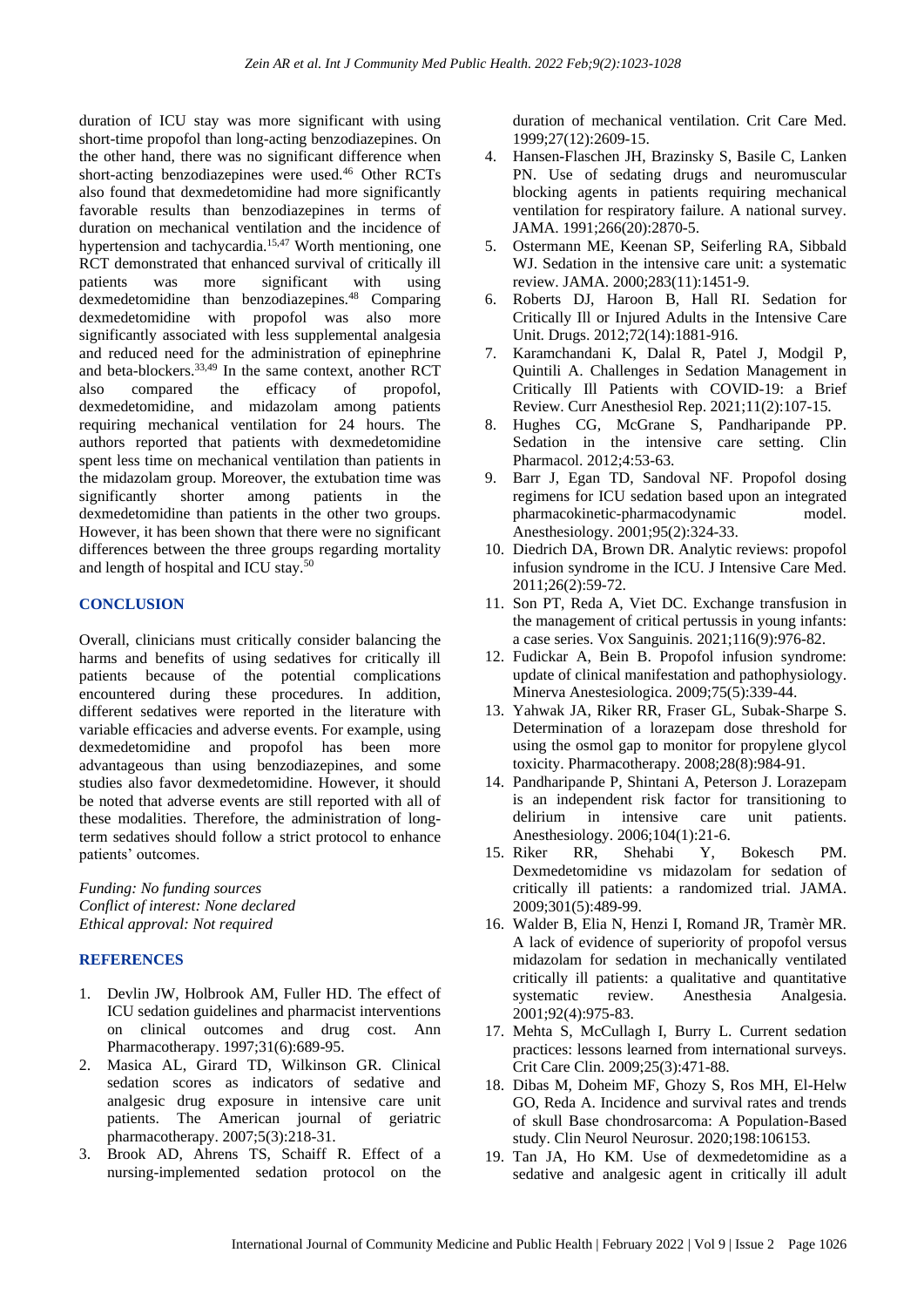patients: a meta-analysis. Intensive Care Med. 2010;36(6):926-39.

- 20. Maze M, Scarfini C, Cavaliere F. New agents for sedation in the intensive care unit. Cri Care Clin. 2001;17(4):881-97.
- 21. Laskowski K, Stirling A, McKay WP, Lim HJ. A systematic review of intravenous ketamine for postoperative analgesia. Can J Anaesth. 2011;58(10):911-23.
- 22. Nguyen TM, Huan VT, Reda A. Clinical features and outcomes of neonatal dengue at the Children's Hospital 1, Ho Chi Minh, Vietnam. J Clin virol. 2021;138:104758.
- 23. Martin J, Heymann A, Bäsell K. Evidence and consensus-based German guidelines for the management of analgesia, sedation and delirium in intensive care--short version. Ger Med Sci. 2010;8:Doc02.
- 24. Hirota K, Lambert DG. Ketamine: new uses for an old drug? Bri J Anaesthesia. 2011;107(2):123-6.
- 25. Cammarano WB, Pittet JF, Weitz S, Schlobohm RM, Marks JD. Acute withdrawal syndrome related to the administration of analgesic and sedative medications in adult intensive care unit patients. Crit Care Med. 1998;26(4):676-84.
- 26. Baumgartner GR, Rowen RC. Clonidine vs chlordiazepoxide in the management of acute alcohol withdrawal syndrome. Arch Internal Med. 1987;147(7):1223-6.
- 27. Liatsi D, Tsapas B, Pampori S, Tsagourias M, Pneumatikos I, Matamis D. Respiratory, metabolic and hemodynamic effects of clonidine in ventilated patients presenting with withdrawal syndrome. Intensive care Med. 2009;35(2):275-81.
- 28. Neusy AJ, Lowenstein J. Blood pressure and blood pressure variability following withdrawal of propranolol and clonidine. J Clin pharmacol. 1989;29(1):18-24.
- 29. Kong KL, Willatts SM, Prys-Roberts C. Isoflurane compared with midazolam for sedation in the intensive care unit. BMJ. 1989;298(6683):1277-80.
- 30. Papazian L, Forel JM, Gacouin A. Neuromuscular blockers in early acute respiratory distress syndrome. N Eng J Med. 2010;363(12):1107-16.
- 31. Thieu H, Bach Dat B, Nam NH. Antibiotic resistance of Helicobacter pylori infection in a children's hospital in Vietnam: prevalence and associated factors. Minerva Med. 2020;111(5):498-501.
- 32. Candiotti KA, Gan TJ, Young C. A randomized, open-label study of the safety and tolerability of fospropofol for patients requiring intubation and mechanical ventilation in the intensive care unit. Anesthesia Analgesia. 2011;113(3):550-6.
- 33. Venn RM, Grounds RM. Comparison between dexmedetomidine and propofol for sedation in the intensive care unit: patient and clinician perceptions. British J Anaesthesia. 2001;87(5):684-90.
- 34. Strøm T, Martinussen T, Toft P. A protocol of no sedation for critically ill patients receiving

mechanical ventilation: a randomised trial. Lancet (London, England). 2010;375(9713):475-80.

- 35. Hall RI, MacLaren C, Smith MS. Light versus heavy sedation after cardiac surgery: myocardial ischemia and the stress response. Anesthesia Analgesia. 1997;85(5):971-8.
- 36. Roberts DJ, Hall RI, Kramer AH, Robertson HL, Gallagher CN, Zygun DA. Sedation for critically ill adults with severe traumatic brain injury: a systematic review of randomized controlled trials. Crit Care Med. 2011;39(12):2743-51.
- 37. El-Qushayri AE, Dahy A, Reda A. A closer look at the high burden of psychiatric disorders among healthcare workers in Egypt during the COVID-19 pandemic. Epidemiol Health. 2021;43:e2021045.
- 38. Ouimet S, Kavanagh BP, Gottfried SB, Skrobik Y. Incidence, risk factors and consequences of ICU delirium. Intensive Care Med. 2007;33(1):66-73.
- 39. Cooper AB, Thornley KS, Young GB, Slutsky AS, Stewart TE, Hanly PJ. Sleep in critically ill patients requiring mechanical ventilation. Chest. 2000;117(3):809-18.
- 40. Nseir S, Makris D, Mathieu D, Durocher A, Marquette C-H. Intensive care unit-acquired infection as a side effect of sedation. Critical Care. 2010;14(2):1-16.
- 41. Memiş D, Hekimoğlu S, Vatan I, Yandim T, Yüksel M, Süt N. Effects of midazolam and dexmedetomidine on inflammatory responses and gastric intramucosal pH to sepsis, in critically ill patients. Bri J Anaesthesia. 2007;98(4):550-2.
- 42. Vincent JL, Rello J, Marshall J. International study of the prevalence and outcomes of infection in intensive care units. JAMA. 2009;302(21):2323-9.
- 43. Sanders RD, Hussell T, Maze M. Sedation and immunomodulation. Anesthesiology Clin. 2011;29(4):687-706.
- 44. Cox CE, Reed SD, Govert JA. Economic evaluation of propofol and lorazepam for critically ill patients undergoing mechanical ventilation. Crit Care Med. 2008;36(3):706-14.
- 45. Barrientos-Vega R, Mar Sánchez-Soria M, Morales-García C, Robas-Gómez A, Cuena-Boy R, Ayensa-Rincon A. Prolonged sedation of critically ill patients with midazolam or propofol: impact on weaning and costs. Crit Care Med. 1997;25(1):33-40.
- 46. Ho KM, Ng JY. The use of propofol for medium and long-term sedation in critically ill adult patients: a meta-analysis. Intensive care medicine. 2008;34(11):1969-79.
- 47. Pandharipande PP, Pun BT, Herr DL. Effect of sedation with dexmedetomidine vs lorazepam on acute brain dysfunction in mechanically ventilated patients: the MENDS randomized controlled trial. JAMA. 2007;298(22):2644-53.
- 48. Pandharipande PP, Sanders RD, Girard TD. Effect of dexmedetomidine versus lorazepam on outcome in patients with sepsis: an a priori-designed analysis of the MENDS randomized controlled trial. Critical care (London, England). 2010;14(2):R38.